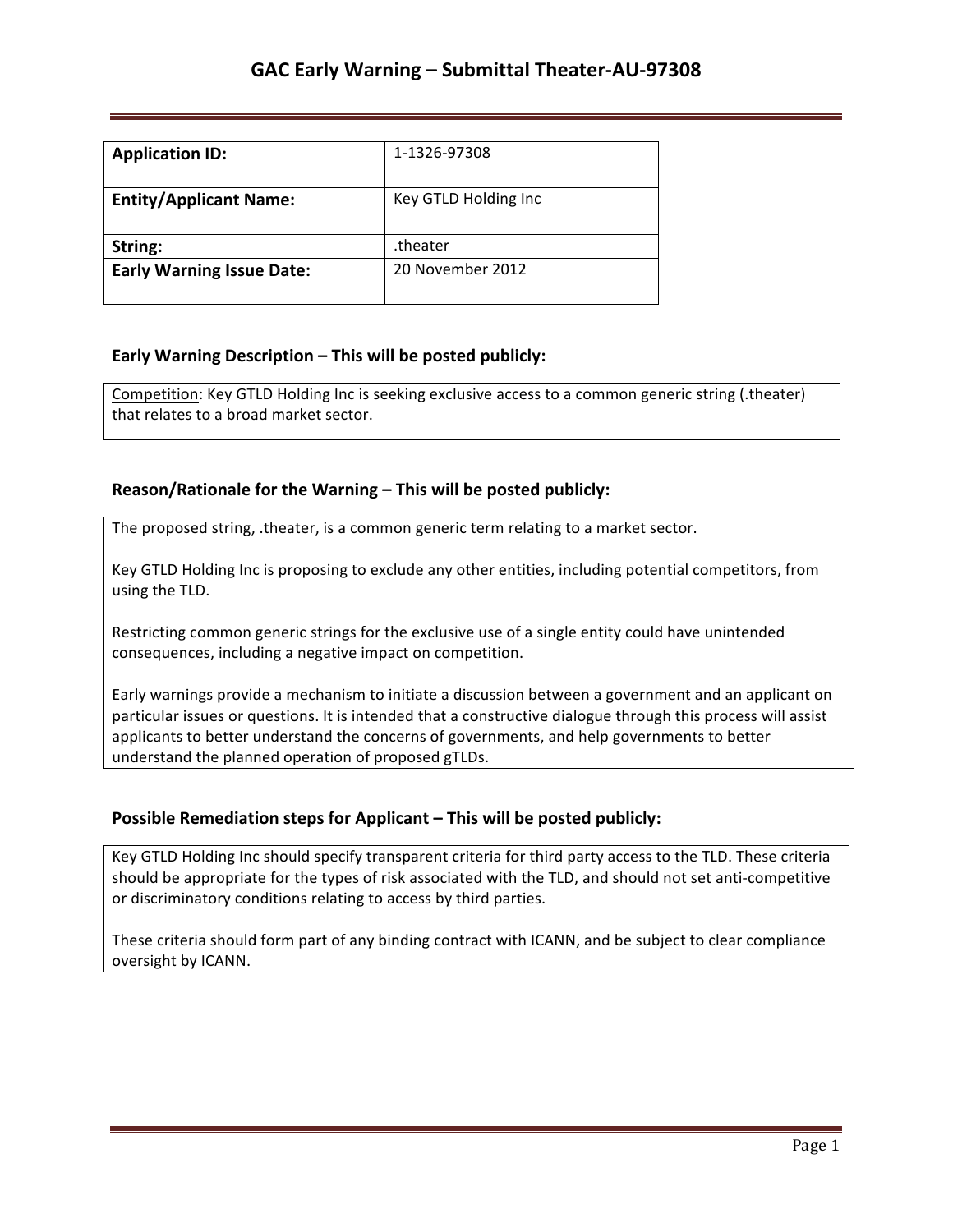## **Further Notes from GAC Member(s) (Optional) – This will be posted publicly:**

This Early Warning is from the Department of Broadband, Communications and the Digital Economy (DBCDE), on behalf of the Australian Government. In the first instance, communications and responses to this early warning should be emailed to gacearlywarning@gac.icann.org, with the text "Australian EW" and the application ID in the subject field.

# **INFORMATION FOR APPLICANTS**

# **About GAC Early Warning**

The GAC Early Warning is a notice only. It is not a formal objection, nor does it directly lead to a process that can result in rejection of the application. However, a GAC Early Warning should be taken seriously as it raises the likelihood that the application could be the subject of GAC Advice on New gTLDs or of a formal objection at a later stage in the process. Refer to section 1.1.2.4 of the Applicant Guidebook (http://newgtlds.icann.org/en/applicants/agb) for more information on GAC Early Warning.

## **Instructions if you receive the Early Warning**

**ICANN** strongly encourages you work with relevant parties as soon as possible to address the concerns voiced in the GAC Early Warning.

### **Asking questions about your GAC Early Warning**

If you have questions or need clarification about your GAC Early Warning, please contact gacearlywarning@gac.icann.org. As highlighted above, ICANN strongly encourages you to contact gacearlywarning@gac.icann.org as soon as practicable regarding the issues identified in the Early Warning. 

### **Continuing with your application**

If you choose to continue with the application, then the "Applicant's Response" section below should be completed. In this section, you should notify the GAC of intended actions, including the expected completion date. This completed form should then be sent to gacearlywarning@gac.icann.org. If your remediation steps involve submitting requests for changes to your application, see the change request process at http://newgtlds.icann.org/en/applicants/customer-service/change-requests.

In the absence of a response, ICANN will continue to process the application as submitted.

### **Withdrawing your application**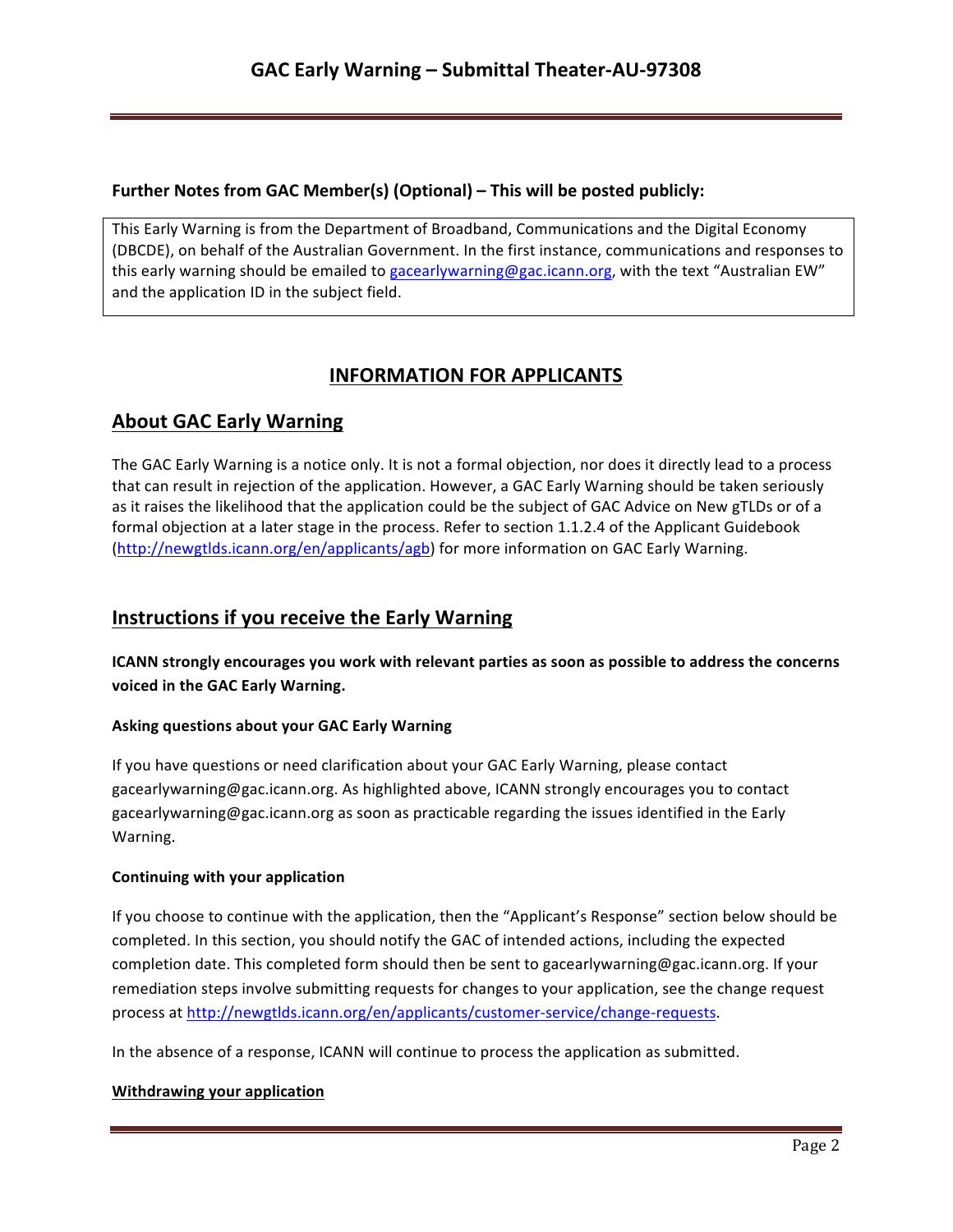# GAC Early Warning - Submittal Theater-AU-97308

If you choose to withdraw your application within the 21-day window to be eligible for a refund of 80% of the evaluation fee (USD 148,000), please follow the withdrawal process published at http://newgtlds.icann.org/en/applicants/customer-service/withdrawal-refund. Note that an application can still be withdrawn after the 21-day time period; however, the available refund amount is reduced. See section 1.5 of the Applicant Guidebook.

For questions please contact: **gacearlywarning@gac.icann.org** 

### **Applicant Response:**